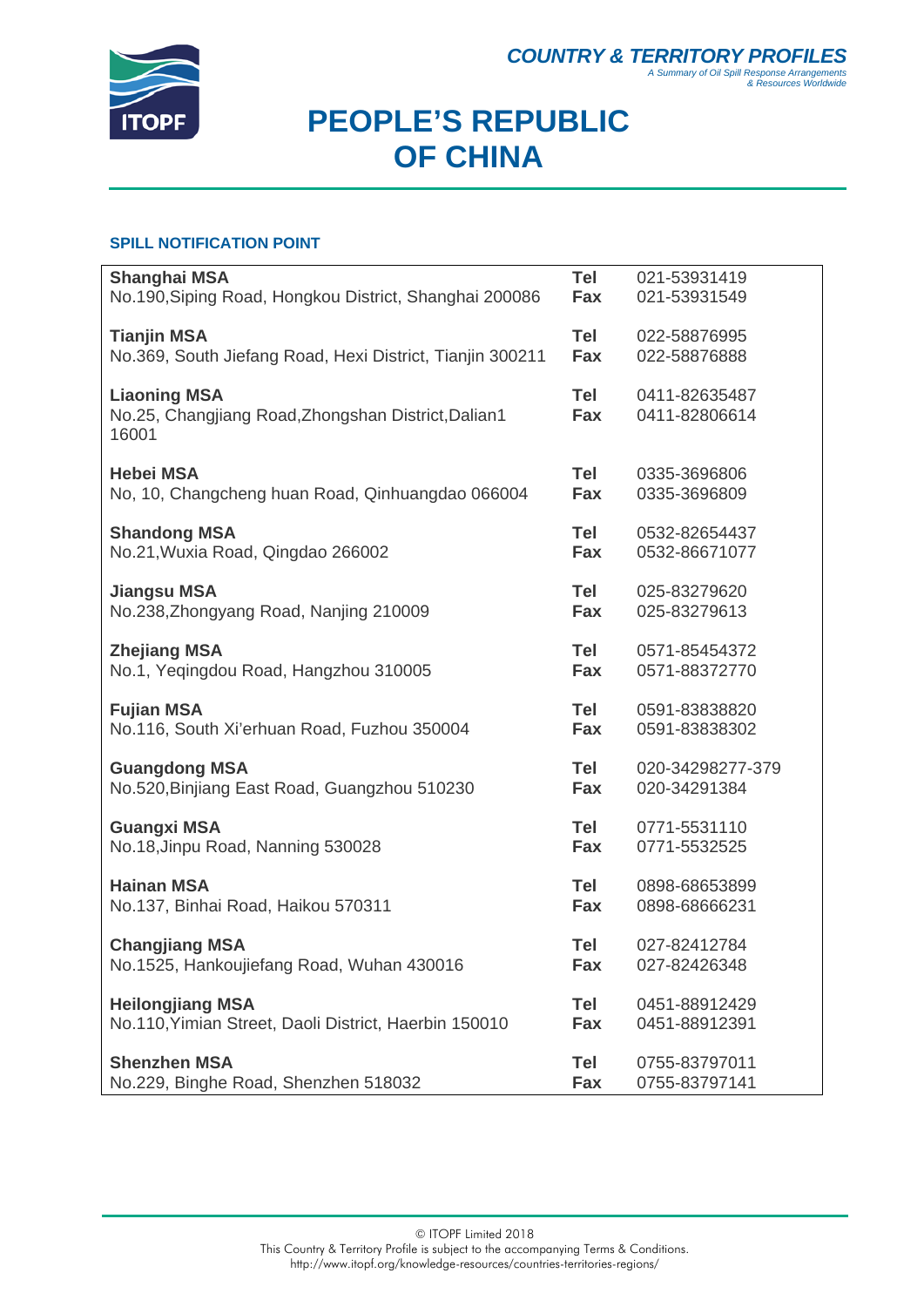

# **PEOPLE'S REPUBLIC OF CHINA**

### **COMPETENT NATIONAL AUTHORITY**

| <b>China Maritime Safety Administration</b> | Tel | 010-652 92457          |
|---------------------------------------------|-----|------------------------|
| People's Republic of China                  |     | 010 652 92218 (24 hrs) |
| 11#, Jianguomennei Avenue,                  | Fax | 010 652 92456          |
| Beijing, China 100736                       | Web | http://en.msa.gov.cn/  |

### **RESPONSE ARRANGEMENTS**

The China Maritime Safety Administration (MSA), part of the Ministry of Transport, has the mandate to investigate and respond to marine pollution incidents in Chinese waters. Central control is provided by the China MSA Headquarters in Beijing with 14 subordinate bureaus and about 100 local branches along the coast and the Yangtze River.

In recent years China has promulgated a series of new pollution regulations relating to ships which progressively came into force in the period 2010-12. These cover a wide range of issues, including oil pollution response planning, pre-spill clean-up arrangements and the emergency handling of pollution incidents. Regulations have also introduced a domestic ship-source oil pollution compensation fund.

One of the most obvious new requirements is that the operator of any ship carrying polluting and hazardous liquid cargoes in bulk and any other vessel over 10,000 GT must have a pollution clean-up contract with an approved ship pollution response organisation (SPRO) before the vessel enters a Chinese port. In 2011 this requirement was expanded in the "Regulations of the PRC on Emergency Preparedness and Response on Marine Environment Pollution from Ships" which came into force on 1 January 2012. SPROs must be qualified and approved by the MSA, and details of all approved SPROs are published on an MSA website and the website of the Oil Spill Prevention and Response Centre (www.osp.cn). Based on the equipment held and personnel available, SPROs are assessed and graded into 4 Levels. Certification is valid for approximately 3 years. Level 1 applies to SPROs with a capability to respond in all waters under the jurisdiction of the PRC, Level 2 up to 20 miles from shore and Levels 3 and 4 in port. The MSA has also approved SPRO consortia to provide response services across multiple ports. As at April 2013, there were 94 Level 1, 26 Level 2, 3 Level 3 and 2 Level 4 certified SPROs in operation in China. The regulations do not apply in Hong Kong.

The SPROs are financed by shipowners and operators through retainer fees (for their standby availability) and re-imbursement of response costs for any clean-up services. Under the MSA agreed SPRO contracts, operators must give the SPRO notice of their arrival within an agreed timescale to enable the SPRO to mobilise and maintain the necessary resources on standby. It is also a requirement that operators cooperate with the SPRO in conducting oil spill drill exercises.

#### **RESPONSE POLICY**

At-sea response in China is often focused on the application of loose sorbent material and dispersants. Manual shoreline clean-up of the shoreline is usually undertaken by local people. For military areas, dealing with shoreline contamination is a challenge due to civilian access restrictions; manual clean-up in such areas is therefore typically performed by military personnel.

Oil spill incidents are graded into 4 tiers in China. "Significant" incidents, which cause a spill of more than 1,000 tonnes of oil or a direct economic loss of over 200,000,000 RMB, are handled by the State Council of China or the Ministry of Transport; "major" incidents, which cause an oil spill between 500 and 1,000 tonnes or direct economic loss between 100,000,000 and 200,000,000 RMB, are handled by provincial level government and relevant MSA branches; "large" incidents include oil spills of between 100 and 500 tonnes or direct economic loss between 50,000,000 and 100,000,000 RMB; "ordinary" incidents are incidents involving less than 100 tonnes of oil spilt or a direct economic loss of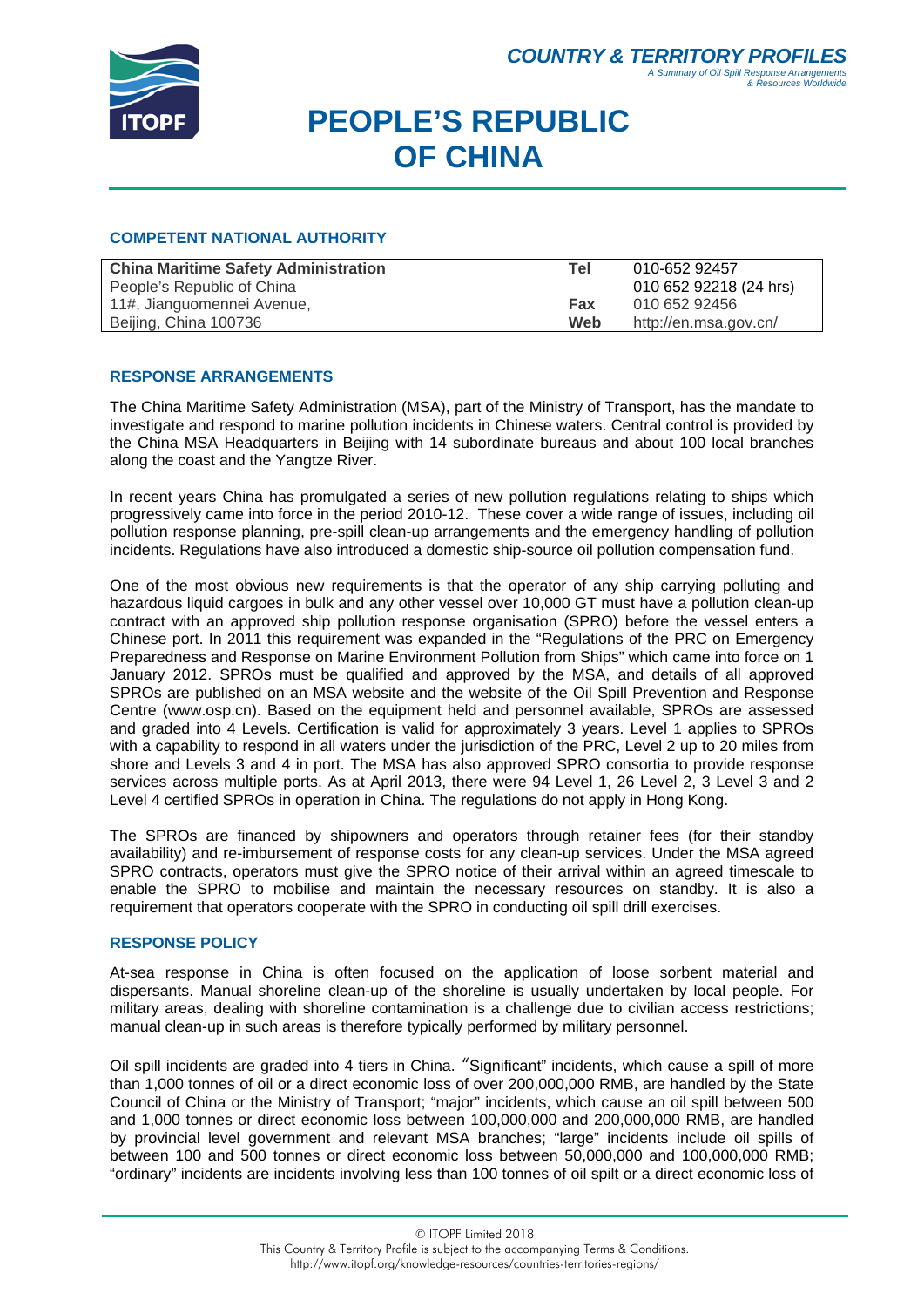

#### **COUNTRY & TERRITORY PROFIL** *A Summary of Oil Spill Response Arrangements & Resources Worldwide*

# **PEOPLE'S REPUBLIC OF CHINA**

less than 50,000,000 RMB. Large and ordinary incidents are handled by local government and relevant MSA branches.

The use of dispersants is controlled in China, with authorisation dependent on the area and prevailing conditions. In the event of a threat to human life or of fire, however, dispersant may be applied before authorisation followed by submission of a detailed report. Only dispersant approved by the China MSA may be used. The certificate issued by China MSA for a dispersant product is valid for 5 years.

### **EQUIPMENT**

### **Government**

China MSA set up the Yantai Oil Spill Response Technical Center in 2006. This houses an equipment stockpile and provides emergency response, technical expertise, oil fingerprinting, spill surveillance and forecasting, and training. Another dedicated response centre has been established in Qinhuangdao (Qinhuangdao Marine Oil Spill Response Center). The MSA has also invested recently in some large response vessels based at key locations along the coast. However, since the introduction of new regulations in 2011, responsibility for response has largely been placed in the hands of private SPROs who maintain a great number of response vessels and stockpiles as part of their MSA certification requirements.

A large cache of offshore oil spill containment and recovery equipment is held by the China National Offshore Oil Corporation (CNOOC) for the protection of coastal exploration and production operations. Regional corporations based in the Bohai Sea and in Guangdong have small stockpiles of equipment designed for higher viscosity oil clean-up. Permission to use this equipment would be made through the MSA in Beijing.

#### **Private**

Each SPRO must maintain a minimum amount of specialised clean-up resources to achieve MSA approval, including response vessels, boom (including fire boom), skimmers, dispersant spraying equipment, dispersant and trained personnel. As a consequence, a significant amount of pollution response equipment is now available for use in China. Chinese salvage companies have additional response equipment, including large skimmers. Several foreign oil companies operating in China have tier one equipment.

### **PREVIOUS SPILL EXPERIENCE**

Two large tanker spills, FEOSO AMBASSADOR (1983) and JACUI (1984) at Qingdao, were cleaned up using local manpower and equipment from a variety of small waterfront industries. In 1985 TANJA JACOB spilt approximately 200 tonnes of crude oil after colliding with a jetty at Hangpu Harbour. Contamination of nearby agriculture and mariculture facilities occurred. Clean-up was undertaken by local contractors using dispersant, boom and sorbent.

In recent years, China has experienced an increase in pollution incidents, in part due to the rapid expansion of the Chinese economy and the rise in shipping. These incidents include bunker fuel spills from non tank vessels and can result in substantial environmental damage and fisheries claims. A number of incidents are outlined below:-

In 2002, the tanker TASMAN SEA was involved in a collision at the entrance to the port of Tianjin, spilling some 350 tonnes of Champion Export crude. Most of the oil drifted out into Bohai Bay and quickly emulsified. The Tianjin Harbour Authority and local fishermen conducted clean-up operations in nearshore waters for about a week. Although the incident was relatively small and had no significant impact on the coastline, substantial claims were made in court for fisheries losses.

In 2005, the tanker ARTEAGA ran aground off the port of Dalian, spilling a relatively small quantity of Marib Light crude oil, a significant proportion of which evaporated within one or two days of the spill.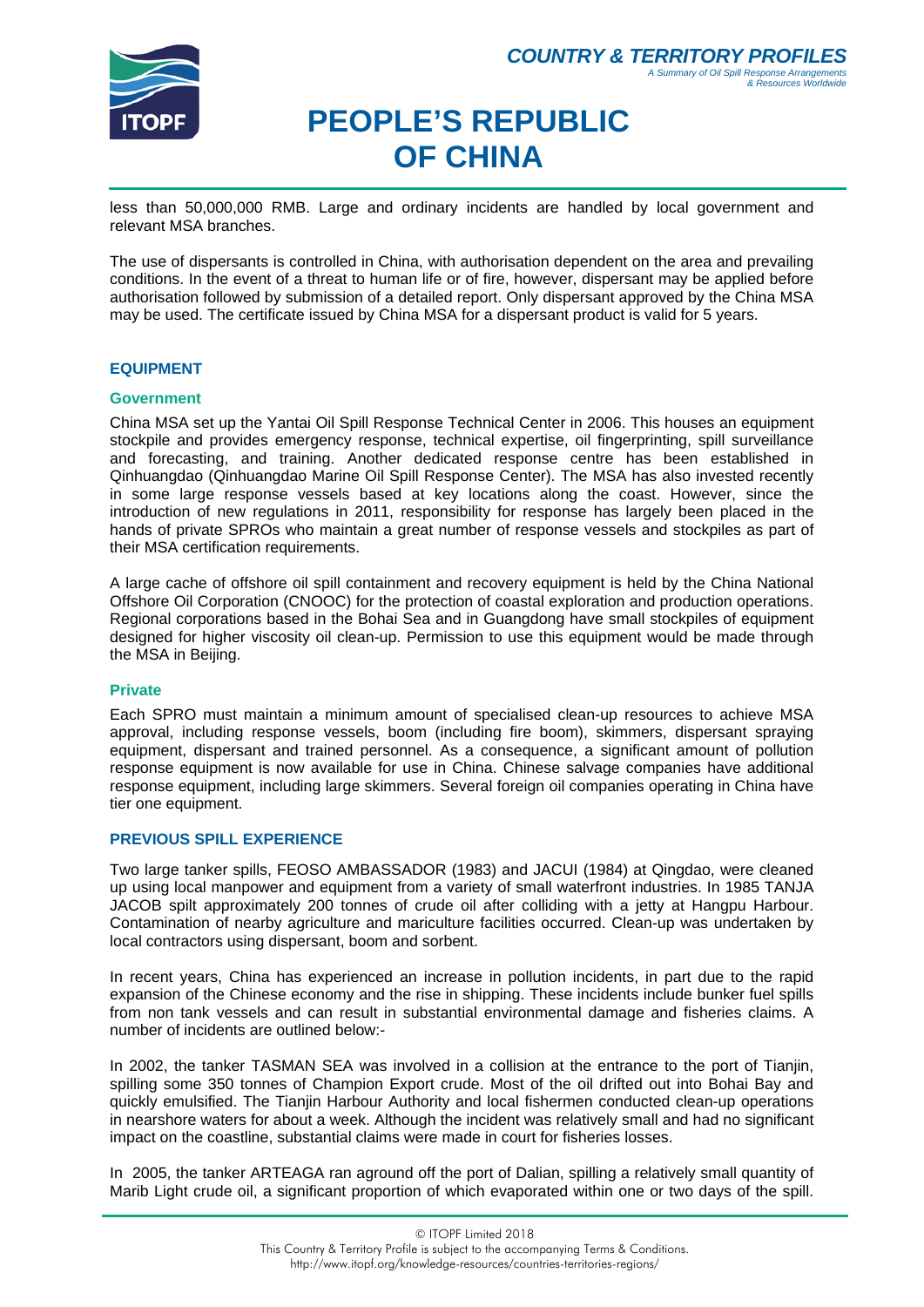

#### **COUNTRY & TERRITORY PROFIL** *A Summary of Oil Spill Response Arrangements & Resources Worldwide*

# **PEOPLE'S REPUBLIC OF CHINA**

No recovery, containment or dispersing operations were carried out, and no shoreline oiling was reported. However, numerous claims for damages were lodged with the local court by mariculture operators located close to the spill site. In 2009, the unladen container vessel AGIOS DIMITRIOS 1 spilt approximately 600 tonnes of bunker fuel after grounding close to Zhuhai in Guangdong province, affecting nearby oyster farms. Local fishermen applied sorbent material although most of the oil stranded on nearby shorelines to be collected by local villagers. The cargo vessel ZOORIK (November 2009) spilt some 500 tonnes of bunker fuel after grounding at the mouth of the Yangtze River, affecting nearby mariculture. The response primarily involved the use of sorbent and dispersant, often simultaneously. Also in 2009, the bulk carrier AFFLATUS grounded off Weihei, spilling about 800 tonnes of HFO. Containment booms were initially deployed around the vessel and local fishing boats were used to recover oil at sea using absorbent pads. Workers also manually scooped oil from the grounding site and other impacted areas, and a limited amount of dispersant was used. In 2010, a pipeline exploded during tanker discharge operations at the north-east port of Dalian, resulting in a large fire and causing around 1,500 tonnes of crude oil to be spilt into the sea. A number of specialist response vessels and small fishing boats were deployed to assist with the clean-up operation. In 2012, the general cargo vessel MAXIMA suffered a collision off Shanghai resulting in the loss of about 100 tonnes of HFO. At-sea response centered on the spraying of dispersant and shoreline oiling was cleaned up by local contractors. A collision some 100 nautical miles east of Shanghai in 2013 involving the bulk carrier CMA CGM FLORIDA resulted in the release of an estimated 590 tonnes of IFO 80 and IFO 180 into the East China Sea. The Shanghai MSA commissioned aerial reconnaissance and satellite imagery to monitor the movement of the oil which rapidly spread and fragmented. Response at sea was limited to small-scale containment and recovery and dispersant spraying.

### **HAZARDOUS AND NOXIOUS SUBSTANCES (HNS)**

The MSA is responsible for the co-ordination of response to HNS at sea. A National Contingency Plan for HNS incidents exists as an extension of the National Oil Spill Contingency Plan. A carrier of liquid HNS in bulk should have a contract arranged with a Level 1 SPRO for lightering within Chinese waters beyond 20 nm from shore, and with a Level 2 SPRO for lightering within 20 nm offshore or before entering port.

China intends to establish a domestic fund for HNS incidents. Monitoring and modelling support is available through the Ministry of Environmental Protection, the State Oceanic Administration and manufacturers of HNS.

Recent HNS incidents in China include M/V DAE MYONG (2001), which spilt approximately 600 tonnes of styrene in the mouth of the Yangzi River and M/V GG CHEMIST (2005), which spilt 64 tonnes of toluene in the same area. In 2010, chemical tanker MV STEADFAST suffered a collision at Guishan anchorage, Huangpo in 2010 and sank with 1,800 tonnes of methanol remaining on board, close to Hong Kong. Container vessel BARELI (2012) lost some 160 containers overboard, including 80 dangerous goods containers, containing toxic herbicides, insecticides and sodium hydroxide in pellet form, some of which washed ashore on nearby islands. A quantity of the dangerous goods was collected by the SPROs involved and local villagers with arrangements made to clean contaminated containers and resources at the port.